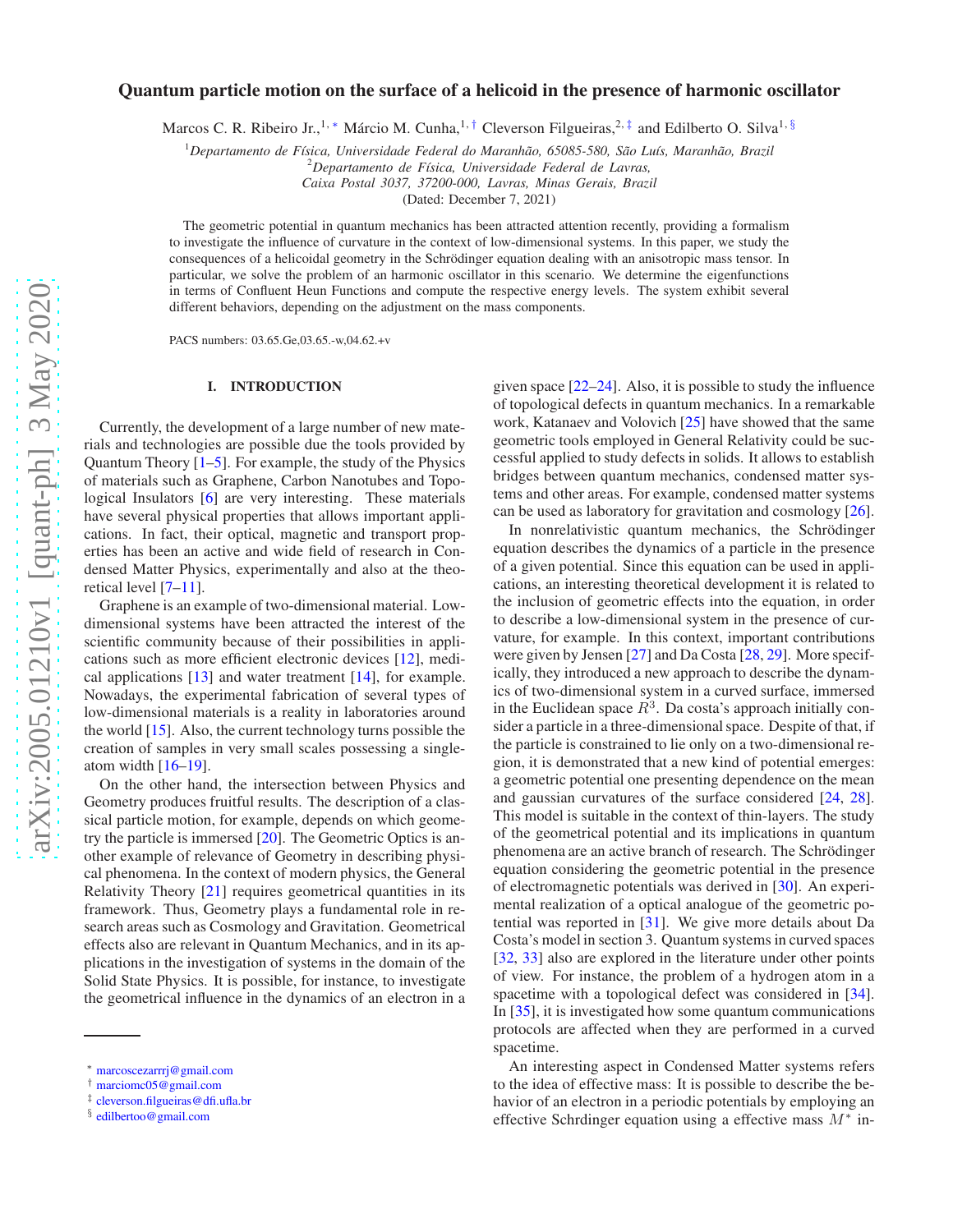stead of the usual electron mass [\[36\]](#page-9-26). The effective mass also can be different in different regions, presenting a anisotropic behaviour. In this context, a possibility of investigation refers to the study of the Schrödinger for a particle with a given effective mass considering a curved space, describing, for instance, electronic states of curved samples.

Some particular geometries are interesting since they occur in nature. The helicoidal geometry naturally occurs in Chiral Liquid Crystals [\[37](#page-9-27)], in macromolecules of DNA [\[38](#page-9-28), [39](#page-9-29)] and in fibril structures in animals and plants [\[40](#page-9-30)]. The helicoidal geometry has been studied in several scenarios in physics, like in the context of branes and black-hole physics [\[41\]](#page-9-31), for example. In Optics, it was demonstrated that linearly polarized light traveling in a helicoidal optic fiber can acquire a Berry's geometric phase [\[42\]](#page-9-32). A study dealing with the electronic states near the Dirac points in helicoidal graphene was reported in [\[43](#page-9-33)]. In [\[44\]](#page-9-34), it was proposed a nanospring consisting of a graphene nanoribbon-based helicoid structure. Also, an analog of the Hall effect can be induced by an effective electric field in the helicoidal geometry, making possible a charge splitting even in the absence of electromagnetic fields [\[45](#page-9-35)]. Recently, Souza et al. [\[46](#page-9-36)] have studied the behavior of a noninteracting two-dimensional electron gas with anisotropic mass considering several geometries, including the helicoidal one.

In this paper, we consider the problem of a quantum harmonic oscillator in the scenario of an helicoidal geometry and anisotropic mass. More specifically, we solve the Schrödinger equation for a particle in a curved space consisting of a helicoidal ribbon, taking into account the corresponding geometric potential and also an harmonic oscillator potential. Our interest in studying this subject is due the fact that the harmonic oscillator is one of most fundamental systems in physics, and a essential model in several applications. Thus, a relevant issue consists in studying this system on different geometries.

The paper is organized as the following: Section 2 is dedicated to the idea of anisotropic mass. In addition, we consider the main aspects of the Schrödinger equation with a generic geometric potential with anisotropic mass. Also on section 2, we deal with the problem of a quantum particle on a helicoid and anisotropic mass. Section 3 is dedicated to the problem of a quantum particle subjected to an harmonic oscillator potential, in a helicoidal geometry and anisotropic mass. We solve the corresponding wave equation and evaluate the eigenstates and determine the ground-state and the first excited state energies. The solution is given in terms of Confluent Heun Functions. In section 4, we make our concluding remarks.

#### II. THE ANISOTROPIC EFFECTIVE MASS AND SCHRODINGER EQUATION IN A CURVED SPACE

In this section, we briefly discuss how we can incorporate anisotropic mass formalism in the Schrödinger equation. First of all, it is worth to note there are two possibilities in studying the Schrödinger equation in the context of anisotropic effective mass. We can consider that the effective mass is a tensor and their components are constants. The other possible ap-

proach consists of taking it as a position-dependent function [\[47](#page-9-37)]. In this paper, we consider the first one. We are not interested in considering a position-dependent mass at this point. Instead, we want to describe a two-dimensional structure considering two different effective masses: the first one is related to the surface itself, while the second one is related to the normal degrees of freedom. We will give more details in the next section. The non-relativistic Hamiltonian describing the dynamics of electrons in semiconductors structures, considering the approximation of effective mass, is given by

$$
\hat{H} = -\frac{\hbar^2}{2} \left[ \frac{1}{M^*} \right]^{ij} \partial_i \partial_j + V,\tag{1}
$$

satisfying the eigenvalue equation for the energy levels  $H\Psi =$ EΨ. The quantity  $[1/M^*]^{ij}$  is the effective mass tensor. We will take the following diagonal form [\[48\]](#page-9-38):

$$
\left[\frac{1}{M^*}\right]^{ij} = \left(\frac{1}{\hbar^2} \frac{\partial^2 E}{\partial k_i \partial k_j}\right)_{\mathbf{k}=0} = \begin{pmatrix} M_{11}^{-1} & 0 & 0\\ 0 & M_{22}^{-1} & 0\\ 0 & 0 & M_{33}^{-1} \end{pmatrix}.
$$
\n(2)

The elements  $M_{11}$ ,  $M_{22}$  and  $M_{33}$  can be different from each other.

Hereafter, we specialize in the case  $M_{11} = M_{22} \equiv M_1$  and  $M_{33} \equiv M_2$ . Now, we can generalize it, by including the information of a curved space into the Hamiltonian. In three dimensions, the Schrödinger equation (without electromagnetic potentials) in a curvilinear coordinate system is given by

$$
i\hbar \partial_t \psi = -\frac{\hbar^2}{2} \left[ \frac{1}{M^*} \right]^{i'j'} \left[ \frac{1}{\sqrt{G}} \partial_i \left( \sqrt{G} G^{ij} \partial_j \right) \psi \right]. \tag{3}
$$

Here,  $G = \det(G_{ij})$ , being  $G_{ij}$  the metric tensor and  $G^{ij}$ is its inverse. In this equation, we are considering the Einstein summation convention whose index are  $i', j' = 1, 2, 3$ . Then, we are ready to revise the Da Costa's approach to describe the dynamics of a quantum particle confined in a twodimensional surface. Imagine a two-dimensional surface S. We can use parametric equations given by  $\mathbf{r} = \mathbf{r}(q_1, q_2)$  to describe S. Here, r is the vector that indicates the position of any point of S. Imagine the surface which is immersed in a three-dimensional space. If an arbitrary point it is in the neighborhood of the surface S, we can localize it by employing a vector given by  $\mathbf{r}(q_1, q_2) + q_3 \mathbf{n}(q_1, q_2)$ , which consists of a combination of the vector  $r(q_1, q_2)$  on the surface and a vector  $q_3$   $\mathbf{n}(q_1, q_2)$ , normal to the surface. More specifically,  $n$  and  $q_3$  are the unit vector and the corresponding coordinate in the normal direction, respectively. Thus, in the following, we consider the indexes for the surface assuming the values 1, 2, while the value 3 will be related to the normal direction. We can write a relation between the metric tensor  $G_{ij}$ in the three-dimensional space near to the surface S and the two-dimensional metric tensor of the surface  $g_{ab} = \partial_a \mathbf{r} \cdot \partial_b \mathbf{r}$ :

<span id="page-1-0"></span>
$$
G_{ab} = g_{ab} + \left[ \alpha g + (\alpha g)^T \right]_{ab} q_3 + (\alpha g \alpha^T)_{ab} q_3^2, \quad (4)
$$

where

$$
G_{a3} = G_{3a} = 0, G_{33} = 1.
$$
 (5)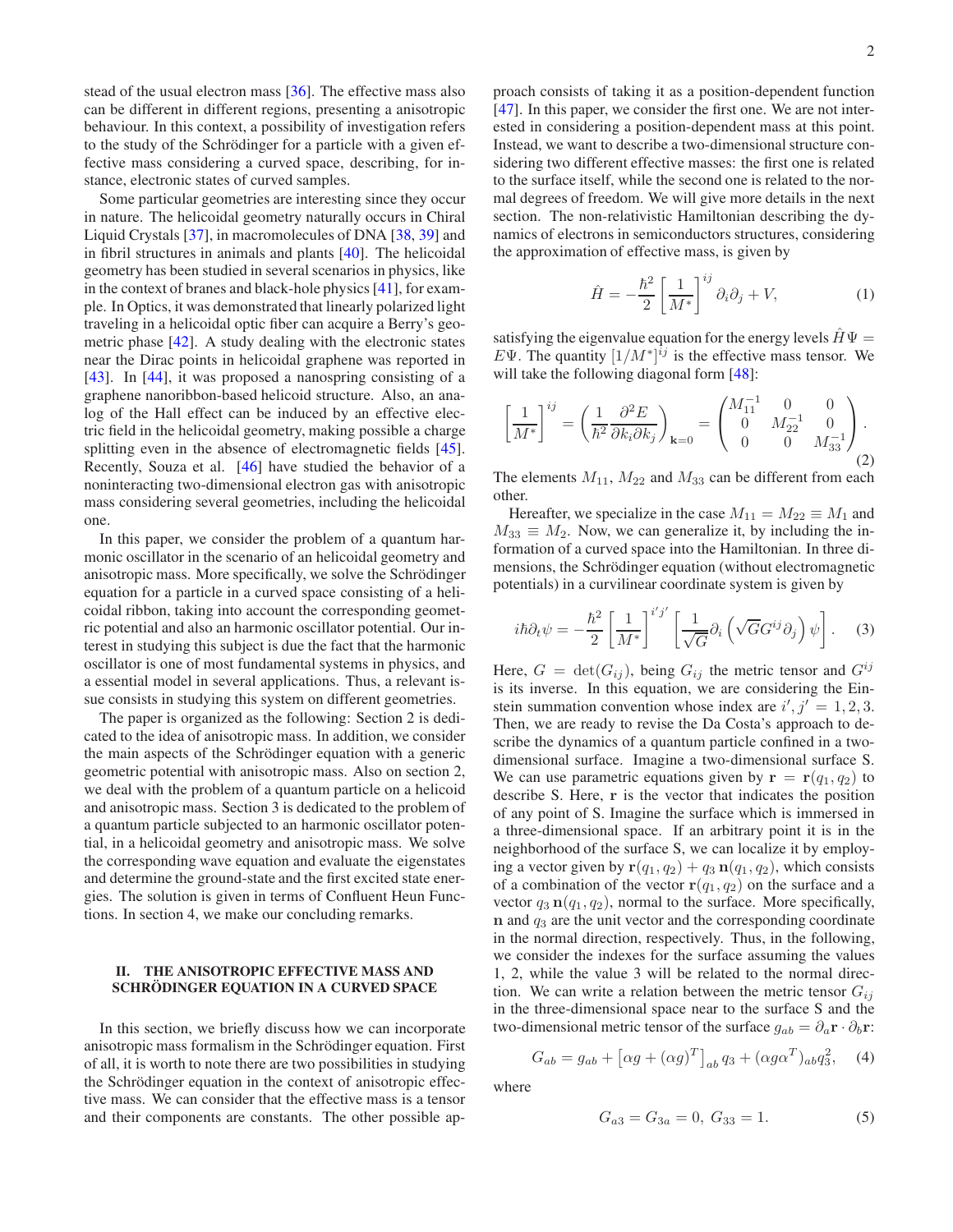Here,  $\alpha_{ab}$  corresponds to Weingarten curvature matrix of S [\[49](#page-9-39), [50\]](#page-9-40). The equation [\(4\)](#page-1-0) tells us that it is possible to write the three-dimensional metric tensor as a sum of the metric tensor of the surface and the term depending on the normal direction. It is an essential feature in this approach, having an important implication: The kinetic term in the Hamiltonian is separable. In other words, we can separate the kinetic part of the hamiltonian in two contributions, the first one corresponding to internal variables (in the surface S), and the other one related to the external variable (normal direction). Explicitly, we have

<span id="page-2-0"></span>
$$
\hat{H}\psi = -\frac{\hbar^2}{2M_1}\triangle\psi - \frac{\hbar^2}{2M_2}\left(\frac{\partial^2}{\partial q_3^2} + \frac{\partial\left(\ln\sqrt{G}\right)}{\partial q_3}\frac{\partial}{\partial q_3}\right)\psi,
$$
\n(6)

The first term on the right side of  $(6)$  corresponds to the kinetic term on the surface S, which  $\triangle$  indicating the corresponding laplacian in the coordinates  $(q_1, q_2)$ . The second term corresponds to the laplacian for the normal coordinate. Since these terms are independent, we can admit the surface and the normal direction having different effective masses. Also, we are supposing we just have interest in the study of the dynamics of electrons on the surface S. Thus, we can imagine that the surface S corresponds to a given material with effective mass  $M_1$  while the region perpendicular to S contains a different material with a different effective  $M_2$ . An example of a study dealing with two different effective masses can be accessed in [\[51](#page-9-41)]. In addition, we can justify our interest in investigate anisotropic mass since some semiconductors materials, like Ge and Si, present ellipsoidal energy surfaces, related to different effective masses depending on the direction [\[52](#page-9-42)]. Now, we need to confine the particle on the surface. In order to achieve this, a potential  $V_{\lambda}(q_3)$  is introduced, where  $\lambda$  is a parameter to measure the strength of the confinement [\[49\]](#page-9-39). This way, we have

$$
-\frac{\hbar^2}{2M_1}\Delta\psi - \frac{\hbar^2}{2M_2}\left(\frac{\partial^2}{\partial q_3^2} + \frac{\partial(\ln\sqrt{G})}{\partial q_3}\frac{\partial}{\partial q_3}\right)\psi
$$

$$
+ V_{\lambda}(q_3)\psi = i\hbar\frac{\partial\psi}{\partial t}.
$$
(7)

The wave function can be written as

$$
\psi(q_1, q_2, q_3) = \left[1 + \text{Tr}(\alpha)q_3 + \det(\alpha)q_3^2\right]^{-\frac{1}{2}} \chi(q_1, q_2, q_3).
$$
\n(8)

In addition, it is possible to separate the wavefunction in the following way:

$$
\chi(q_1, q_2, q_3) = \chi_S(q_1, q_2) \chi_n(q_3), \tag{9}
$$

where  $\chi_S(q_1, q_2)$  is the wavefunction corresponding to the surface and  $\chi_n(q_3)$  is the wavefunction for the normal coordinate. Now, we will see the effect of the confining potential. When  $\lambda \to \infty$ , the potential confines the particle on S, in such way that we can consider  $q_3 \rightarrow 0$  in all the terms of the hamiltonian, except in the term involving the confining potential itself. Effectively, the particle is subjected to step potential barriers on both sides of S. As a result, the Schrödinger equation gets

$$
-\frac{\hbar^2}{2M_1} \left[ \frac{1}{\sqrt{g}} \partial_a \left( \sqrt{g} g^{ab} \partial_b \chi \right) \right] \n-\frac{\hbar^2}{2M_2} \left( \left[ \frac{1}{2} \text{Tr}(\alpha) \right]^2 - \det(\alpha) \right) \chi \qquad (10) \n-\frac{\hbar^2}{2M_2} (\partial_3)^2 \chi + V_\lambda(q_3) \chi = i\hbar \partial_t \chi.
$$

This expression contains the following geometric potential

<span id="page-2-1"></span>
$$
V_S(q_1, q_2) = -\frac{\hbar^2}{2M_2} \left( \left[ \frac{1}{2} \text{Tr}(\alpha) \right]^2 - \det(\alpha) \right), \quad (11)
$$

and g indicates the determinant of  $g_{ab}$ . The term  $\frac{1}{2} \text{Tr}(\alpha)$  in [\(11\)](#page-2-1) is the mean curvature, which can be written in terms of the principal curvatures  $\kappa_1$  and  $\kappa_2$ :

$$
\mathcal{M} = \frac{1}{2} Tr(\alpha) = \frac{1}{2} (\kappa_1 + \kappa_2); \tag{12}
$$

The term det  $(\alpha)$  corresponds to the Gaussian curvature:

$$
\mathcal{K}_G = \det(\alpha) = \kappa_1 \kappa_2. \tag{13}
$$

These equations show how the geometric potential depends on the curvature of the surface. In addition, it is worth noting that  $V<sub>s</sub>$  depends on the effective mass  $M<sub>2</sub>$  in the normal direction. It is due to the fact that the geometric potential arises when we confine the particle on the surface S and take the limit  $q_3 \to 0$ . This way, the potential  $V_s$  contains information about the normal direction, in such way the mass  $M_2$  affects the particle dynamics on the surface S. It is a consequence of considering a two-dimensional region immersed in a three-dimensional one. If we start considering a purely two-dimensional region, the geometric potential does not manifests, since it is not possible taking into account the influence of its neighborhood. Now, we can reach the main goal of this section. From the discussion above, it is possible to write a Schrödinger equation for the normal coordinate and another one for the surface:

$$
\hbar \partial_t \chi_n = -\frac{\hbar^2}{2M_2} (\partial_3)^2 \chi_n + V_\lambda(q_3) \chi_n,
$$

$$
\hbar \partial_t \chi_S = -\frac{\hbar^2}{2M_1} \left[ \frac{1}{\sqrt{g}} \partial_a \left( \sqrt{g} g^{ab} \partial_b \chi_S \right) \right] -\frac{\hbar^2}{2M_2} \left[ \frac{1}{4} \mathcal{M}^2 - \mathcal{K}_G \right] \chi_S, \tag{14}
$$

where the indexes  $a, b = 1, 2$  corresponds to the surface S. We have considered a metric tensor such that

$$
G_{ij} = \begin{cases} g_{ab} & \text{if } i, j = a, b = 1, 2; \\ G_{33} = 1; \\ G_{i3} = G_{3j} \ \forall \ i, j = 1, 2. \end{cases}
$$
 (15)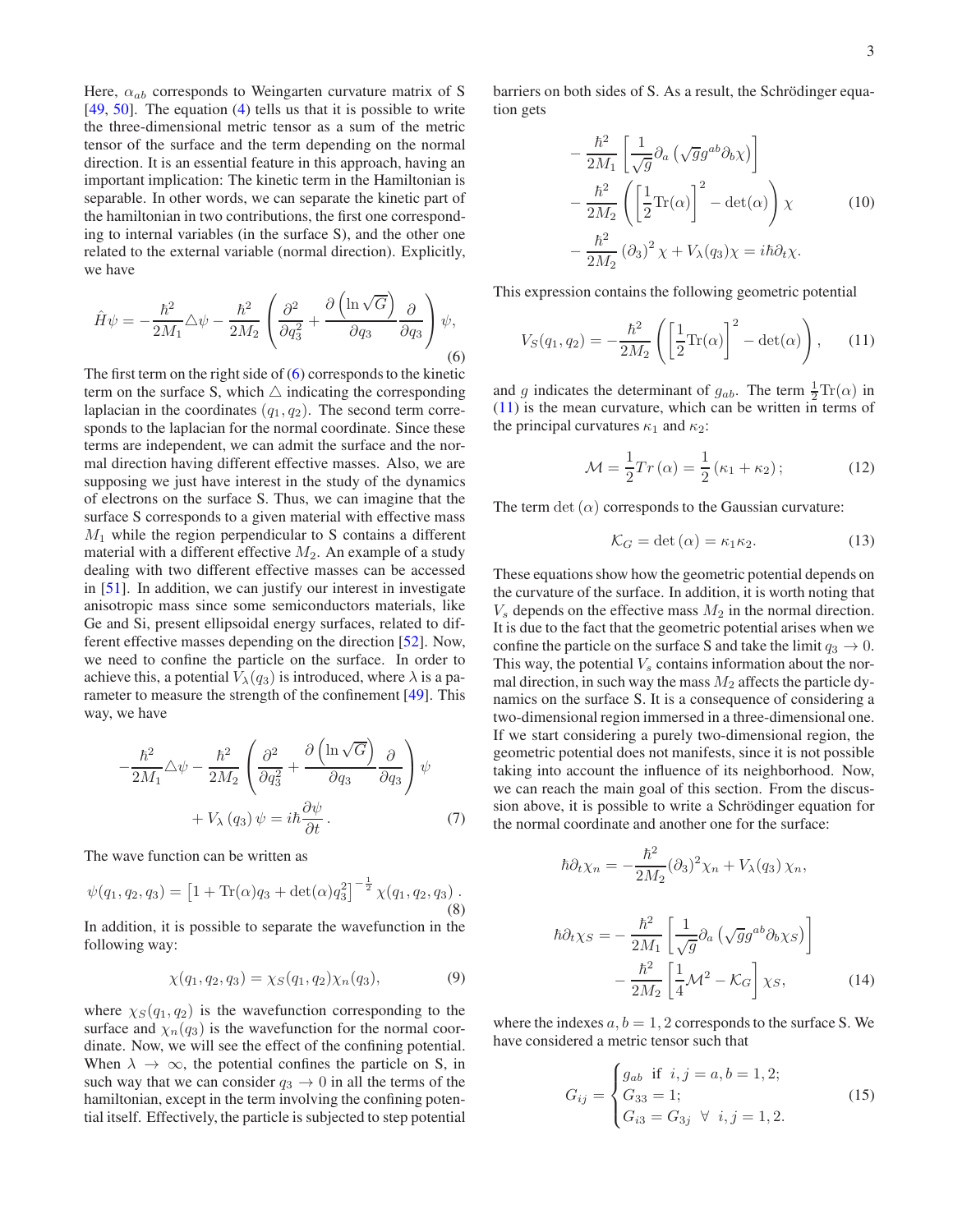### III. QUANTUM HARMONIC OSCILLATOR ON A HELICOID

In this section, we consider the problem of a quantum particle constrained to a helicoidal surface. We can use the fol-lowing equations to parametrize a helicoid [\[53](#page-9-43)]:

<span id="page-3-4"></span>
$$
\begin{cases}\n x = \rho \cos(\omega z), \\
y = \rho \sin(\omega z), \\
z = z,\n\end{cases}
$$
\n(16)

with  $\omega = 2\pi S$ . The number of complete twists per unit length of the helicoid is given by S.  $\rho$  measures the radial distance from the z-axis. The corresponding metric tensor is

$$
g_{ab} = \begin{pmatrix} 1 & 0 \\ 0 & 1 + \omega^2 \rho^2 \end{pmatrix}, \tag{17}
$$

and the infinitesimal line element is

<span id="page-3-1"></span>
$$
ds^2 = d\rho^2 + (1 + \omega^2 \rho^2) dz^2.
$$
 (18)

Figure [1](#page-3-0) shows a helicoid. The geometric potential in this



<span id="page-3-0"></span>FIG. 1. Geometry of the helicoid represented by the line element [\(18\)](#page-3-1).

case is

$$
V_S = -\frac{\hbar^2}{2M_2} \left( \mathcal{M}^2 - \mathcal{K}_G \right) = -\frac{\hbar^2}{2M_2} \frac{\omega^2}{(1 + \omega^2 \rho^2)^2} \,, \quad (19)
$$

since the principal curvatures are given by

$$
\kappa_1 = \frac{\omega}{1 + \omega^2 \rho^2}, \quad \kappa_2 = -\kappa_1. \tag{20}
$$

Our goal consists in considering an harmonic oscillator in a helicoid. This way, the particle will be subjected to an effective potential composed of a geometrical potential for the helicoidal surface and also to an harmonic oscillator potential. Let us construct the hamiltonian. We start by considering

the hamiltonian for a particle on a helicoid in the context of anisotropic mass. The corresponding Schrödinger in the coordinates  $\rho$  and  $z$  is

<span id="page-3-2"></span>
$$
i\hbar \partial_t \chi_S = -\frac{\hbar^2}{2M_1} \left[ \frac{1}{a} \left( \partial_z \left( \frac{1}{a} \partial_z \chi_S \right) + \partial_\rho (a \partial_\rho \chi_S) \right) \right] -\frac{\hbar^2}{2M_2} \frac{\omega^2}{(1 + \omega^2 \rho^2)^2} \chi_s , \qquad (21)
$$

with  $a \equiv \sqrt{1 + \omega^2 \rho^2}$ . Following [\[46](#page-9-36)], we make the separation of the variables  $\chi_S = \exp(im\omega z) f(\rho)$ , where  $m \in$ N. In addition, the wavefunction normalization demands the transformation [\[54\]](#page-9-44)  $\chi_S \to \frac{1}{\sqrt{a}} \chi_S$  in Eq. [\(21](#page-3-2)). After these steps, we obtain the Schrödinger equation in the helicoidal geometry:

$$
H_{curv}\chi_s = -\frac{\hbar^2}{2M_1}\frac{d^2\chi_s}{d\rho^2} + \frac{\hbar^2}{2M_1}\left[\frac{m^2\omega^2}{1+\omega^2\rho^2} -\frac{\omega^2}{2(1+\omega^2\rho^2)^2}\left(\frac{\omega^2\rho^2}{2} + \frac{2M_1}{M_2} - 1\right)\right]\chi_s.
$$
\n(22)

In particular, if  $M_1 = M_2 = m^* > 0$  and  $\rho = \xi$ , we get the potential investigated in Ref. [\[54\]](#page-9-44). We already have the Hamiltonian for a particle in a helicoid in the context of anisotropic mass. The next ingredient we need is to include the harmonic oscillator potential to construct an effective potential and write the corresponding differential equation. In Cartesian coordinates, the harmonic potential is given by

<span id="page-3-3"></span>
$$
V(x,y) = \frac{1}{4}M_1\Omega_x^2 x^2 + \frac{1}{4}M_1\Omega_y^2 y^2,
$$
 (23)

where the factor  $\frac{1}{4}$  was introduced for convenience.

We are interested in the motion of an harmonic oscillator with a single frequency  $\Omega_x = \Omega_y = \Omega > 0$ , so that the potential  $(23)$  written in the coordinates  $(16)$  reads as

<span id="page-3-5"></span>
$$
V(\rho) = \frac{1}{2} M_1 \Omega^2 \rho^2,
$$
 (24)

which can be included into the Eq.  $(21)$  by means of the substitution  $E \to E - V(\rho)$ , resulting in the radial equation

<span id="page-3-6"></span>
$$
-\frac{\hbar^2}{2M_1}\frac{d^2f(\rho)}{d\rho^2} + V_{eff}(\rho)f(\rho) = Ef(\rho),
$$
 (25)

where

$$
V_{eff}(\rho) = \frac{\hbar^2}{2M_1} \left[ \frac{\omega^2 m^2}{1 + \omega^2 \rho^2} - \frac{1}{2} \frac{\omega^2}{(\omega^2 \rho^2 + 1)^2} \times \left( \frac{1}{2} \omega^2 \rho^2 + \frac{2M_1}{M_2} - 1 \right) \right] + \frac{1}{2} M_1 \Omega^2 \rho^2
$$
\n(26)

is the effective potential. Figure [2](#page-4-0) shows plots of  $V_{eff}$ , taking some specific values for the effective masses. We consider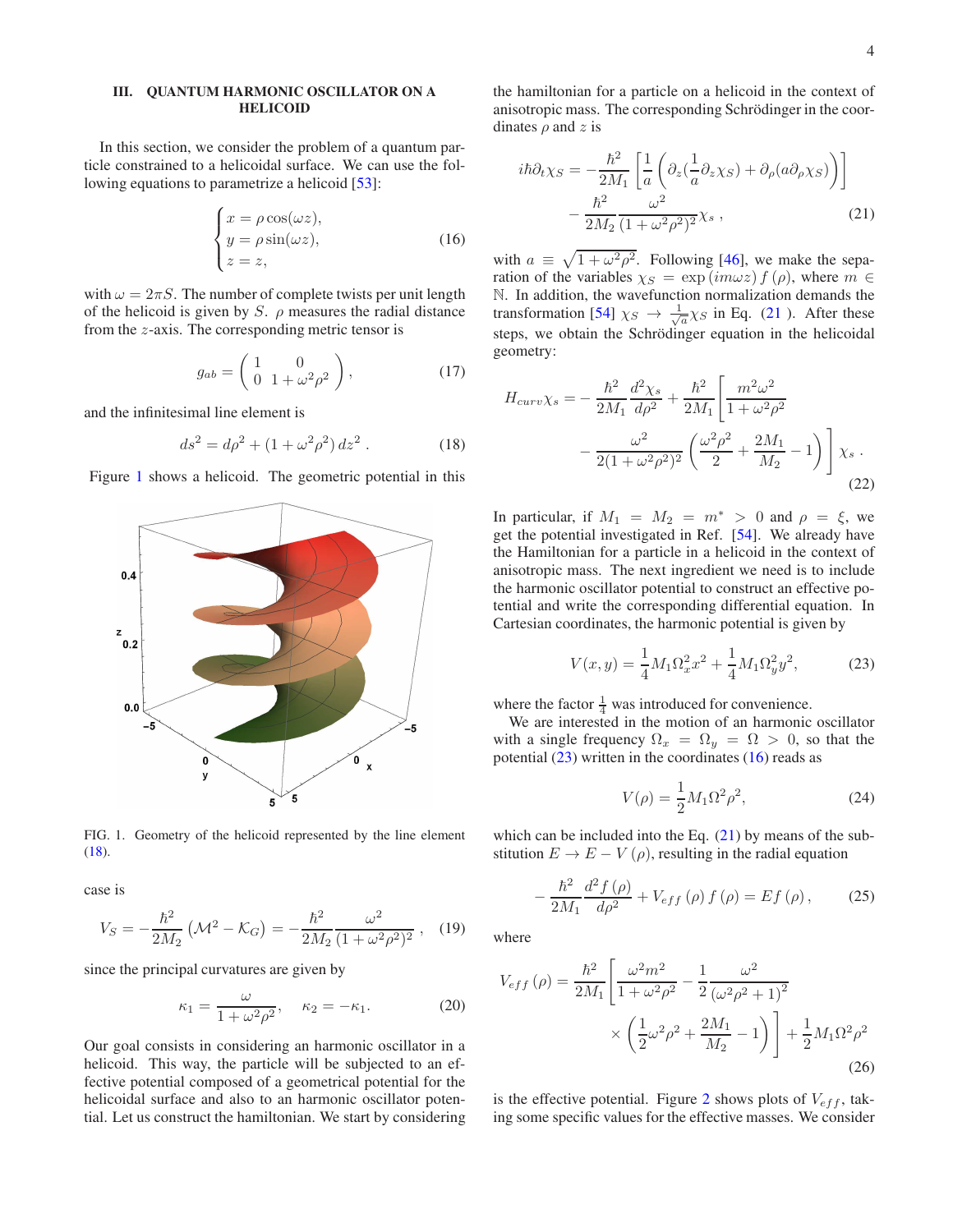

<span id="page-4-0"></span>FIG. 2. (Color online) The behavior of the effective potential (Eq. ([26\)](#page-3-5)) as a function of  $\rho$ . In panel (a) we consider  $M_1 = M_2 = 1$ . In (b),  $M_1 = 0.1$  and  $M_2 = -0.01$ . In (c),  $M_1 = 0.2$  and  $\tilde{M}_2 = 0.01$ . In (d),  $M_1 = 0.1$  and  $M_2 = 0.02$ . We use  $\hbar = 1$ ,  $\omega = 1$  and  $\Omega = 1$ .





<span id="page-4-1"></span> $M_1$  always being positive, while  $M_2$  can be either positive or negative. When  $M_1 = M_2 = 1$ , the resulting potential is parabolic for  $m = 0$  and  $m = 1$  while for  $m = 2, 3$  and 4 it exhibits a narrow binding region (Fig. [2-](#page-4-0)(a)). These two char-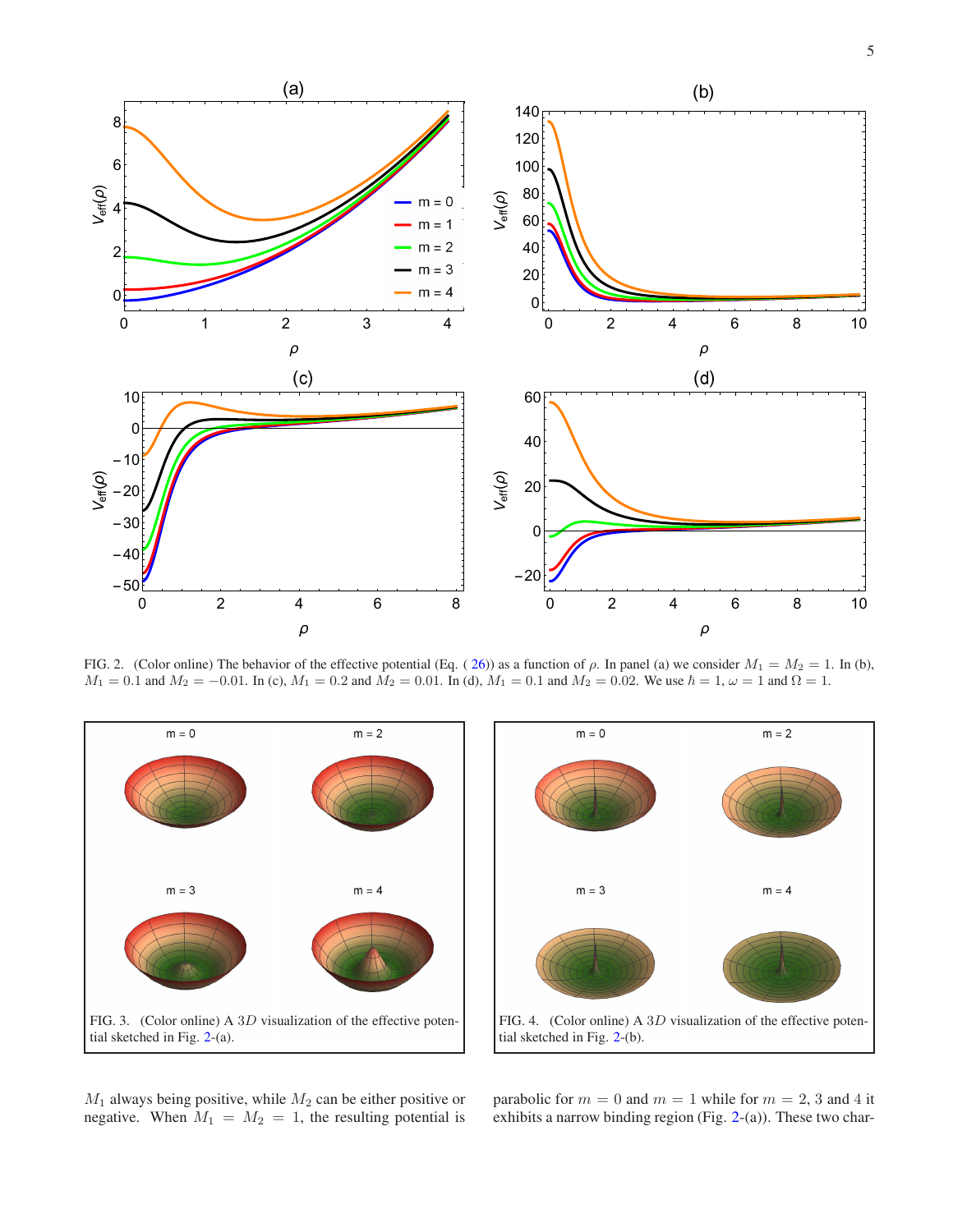

FIG. 5. (Color online) A 3D visualization of the effective potential sketched in Fig. [2-](#page-4-0)(c).



<span id="page-5-0"></span>acteristics have important applications in mesoscopic physics. For example, the former can be considered as a model of a quantum dot while the last one describes a narrow ring. The appearance of these localization regions is a consequence of the helicoidal geometry. However, this characteristic is also manifested when  $M_1 \neq M_2$ . Figures [2-](#page-4-0)(b)-(d) clearly show that the presence of anisotropic mass reveals new exotic characteristics for the effective potential. For example, in the particular case when  $M_1 = 0.1$  and  $M_2 = -0.01$ , a localized wide binding region appears (Fig. [2-](#page-4-0)(b)). This situation can be interpreted as the analog of a mesoscopic wide ring. Depending on the given anisotropy, more than one binding region may appear. This is exemplified when we have  $M_1 = 0.2$  and  $M_2 = 0.01$ , which has two binding regions (Fig. [2-](#page-4-0)(c)). The first located region (near the origin) describes a potential well and the second a wide ring. This model also presents mixed characteristics, such as those present in previous cases. An example of this occurs when  $M_1 = 0.1$  and  $M_2 = 0.02$ , where we can observe the potential profile present in Figs. [2-](#page-4-0)(b) and [2-](#page-4-0)(c). Figures [3-](#page-4-1)[6](#page-5-0) show the 3D profiles of Fig. [2,](#page-4-0) with the exception of the case with  $m = 1$ , which has an equivalent shape to the curve with  $m = 0$  in the four cases. The symmetry of the quantum number  $m$  in the effective potential allows us to visualize more clearly the regions that allow bound states in the 3D figures.

Particularly, the case in which  $M_2 < 0$  consists of a quan-

tum mechanical analog of a hyperbolic metamaterial, as discussed in [\[46\]](#page-9-36). Metamaterials [\[55\]](#page-9-45) are quite interesting because of their unique possibilities of investigations involving negative refractive indexes and technological developments [\[56](#page-9-46)]. Also, metamaterials allow the emulation of theoretical cosmology scenarios in the context of electrodynamics [\[57](#page-9-47)]. Thus, basically, it is possible to analyze the harmonic oscillator taking into account three different possibilities: i) an isotropic sample, where the helicoid is surrounded by the same material of the helicoidal surface, ii) an anisotropic material, and iii) an electronic analogue of a hyperbolic material. The effective potential is an even function. This way, the Hamiltonian commutes with the Parity Operator. Then, these operators can share a mutual basis of eigenstates. As a consequence, we expect that the solution can accommodate either symmetric or antisymmetric solutions, like in the case of the commun quantum harmonic oscillator.

Equation [\(25\)](#page-3-6) can be written as

$$
\frac{d^2 f(\rho)}{d\rho^2} + \left[ \frac{M_1}{M_2} \frac{\omega^2}{\left(1 + \omega^2 \rho^2\right)^2} - \omega^2 \rho^2 + k^2 \right] f(\rho) + \left[ \frac{3\omega^4 \rho^2}{4\left(1 + \omega^2 \rho^2\right)^2} - \frac{\omega^2}{2\left(1 + \omega^2 \rho^2\right)} - \frac{\omega^2 m^2}{1 + \omega^2 \rho^2} \right] f(\rho) = 0,
$$
\n(27)

where  $k^2 = 2M_1 E/\hbar^2$ ,  $\varpi^2 = M_1^2 \Omega^2/\hbar^2$ . Equation [\(27\)](#page-5-1) is of the Heun's confluent differential equation type [\[58](#page-10-0), [59](#page-10-1)]

<span id="page-5-2"></span><span id="page-5-1"></span>
$$
\Phi''(z) + \left(\alpha + \frac{\beta + 1}{z} + \frac{\gamma + 1}{z - 1}\right)\Phi'(z)
$$

$$
-\frac{1}{2}\left(\frac{\mu}{z} + \frac{\nu}{z - 1}\right)\Phi(z) = 0 \tag{28}
$$

with

<span id="page-5-5"></span>
$$
\mu = \frac{1}{2} \left( \alpha - \beta - \gamma + \alpha \beta - \beta \gamma \right) - \eta,\tag{29}
$$

<span id="page-5-6"></span>
$$
\nu = \frac{1}{2} \left( \alpha + \beta + \gamma + \alpha \gamma + \beta \gamma \right) + \delta + \eta, \tag{30}
$$

The solution to Eq.  $(28)$  is computed as a power series expansion around the origin  $z = 0$ , a regular singular point with a radius of convergence  $|z| < 1$ , given by

<span id="page-5-4"></span>
$$
\Phi(z) = \sum_{s=0}^{\infty} \nu_s (\alpha, \beta, \gamma, \delta, \eta, z) z^s = \text{HeunC} (\alpha, \beta, \gamma, \delta, \eta, z),
$$
\n(31)

where the coefficients  $v<sub>s</sub>$  satisfy a three-term recurrence relation

<span id="page-5-3"></span>
$$
A_s v_s = B_s v_{s-1} + C_s v_{s-2}, \tag{32}
$$

with initial conditions

$$
v_{-1} = 0,\t\t(33)
$$

$$
v_0 = 1,\t\t(34)
$$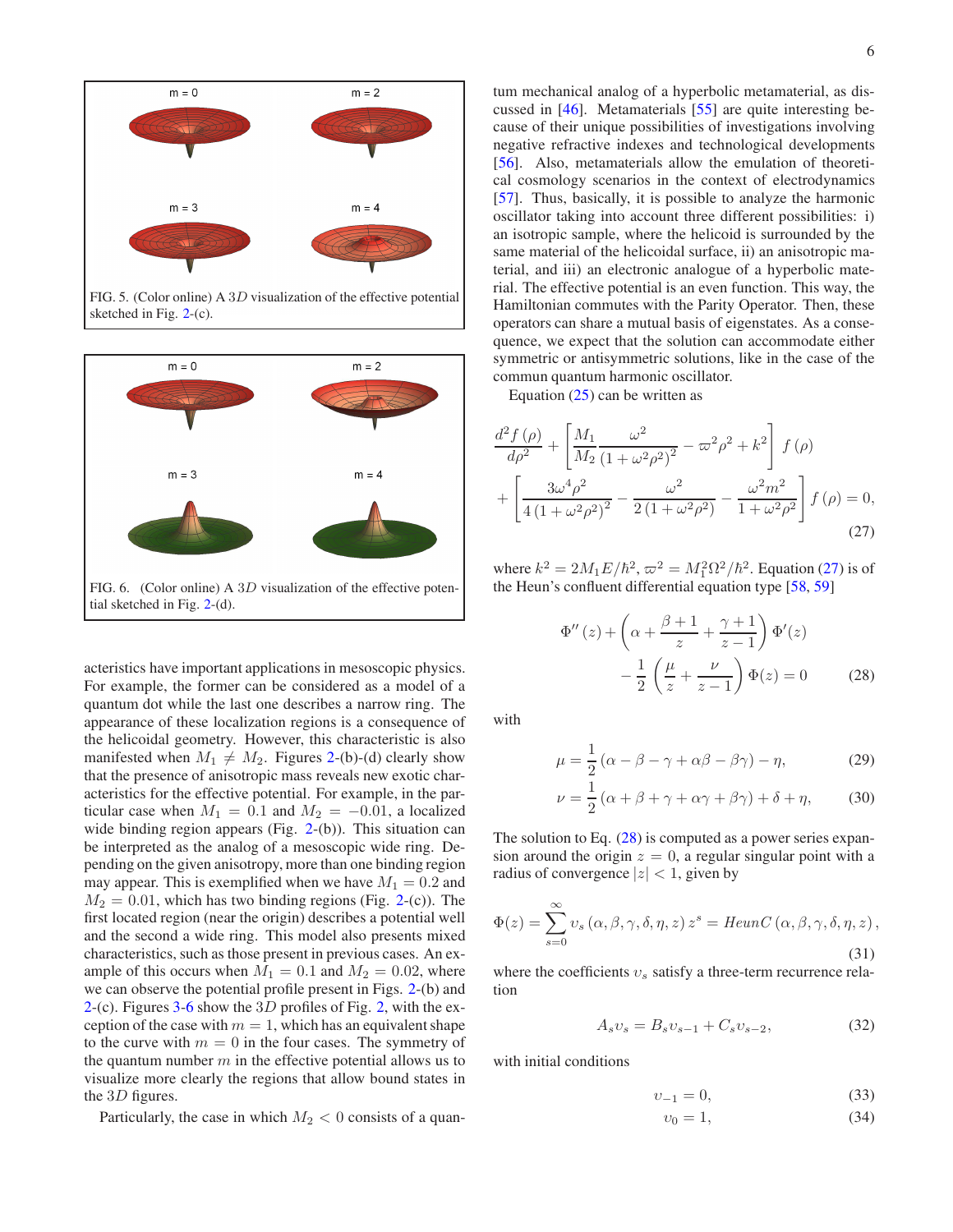where

$$
A_s = 1 + \frac{\beta}{s},\tag{35}
$$

$$
B_s = 1 + \frac{1}{s} \left( \beta + \gamma - \alpha - 1 \right)
$$

$$
+ \frac{1}{n^2} \left[ \eta - \frac{1}{2} \left( \beta + \gamma - \alpha \right) - \frac{\alpha \beta}{2} + \frac{\beta \gamma}{2} \right], \qquad (36)
$$

$$
C_s = \frac{\alpha}{s^2} \left( \frac{\delta}{\alpha} + \frac{\beta + \gamma}{2} + n - 1 \right). \tag{37}
$$

In Table [I,](#page-6-0) the columns (a)-(d) refer to Figs.  $7-8$  $7-8$  (a)-(d), re-

|          |          | (a) (b) (c) (d) |             |
|----------|----------|-----------------|-------------|
| 1.0, 1.0 | 1.0, 2.1 | $1.0, -4.0$     | $0.1, -1.0$ |
| 2.0, 2.0 | 1.0, 2.2 | $1.0, -5.0$     | $0.1, -2.0$ |
| 3.0, 3.0 | 1.0, 2.3 | $1.0, -6.0$     | $0.1, -3.0$ |
| 4.0, 4.0 | 1.0, 2.4 | $1.0, -7.0$     | $0.1, -4.0$ |

<span id="page-6-0"></span>TABLE I. Values of  $(M_1, M_2)$  used in the sketches in Figures [7](#page-7-0) and [8.](#page-8-0)

spectively. In the order in which the columns are presented, each value pair corresponds to  $(M_1, M_2)$ . The colors blue, red, green and orange refer to the energy levels as a function of m, following the order in which they appear in the figures. This confluent Heun function  $HeunC(\alpha, \beta, \gamma, \delta, \eta, z)$  must reduce to a polynomial, since otherwise it would increase exponentially as  $\rho \to \infty$ . To reduce a confluent Heun function to a confluent Heun polynomial of degree  $n$  we need two successive terms in the three-term recurrence relation, Eq. [\(32\)](#page-5-3), to vanish, halting the infiniteserie s, Eq. [\(31\)](#page-5-4). This requirement results in two termination conditions, both needed to be satisfied simultaneously [\[60](#page-10-2)[–63](#page-10-3)]

$$
\frac{\delta}{\alpha} + \frac{\beta + \gamma}{2} + n + 1 = 0, \ \ n = 1, 2, \dots
$$
 (38)

$$
\Delta_{n+1}(\mu) = 0. \tag{39}
$$

The solution to Eq.  $(27)$  is given by

$$
f(\rho) = c_m \left(\omega^2 \rho^2 + 1\right)^{\frac{1}{2}(\gamma+1)} e^{-\frac{1}{2}\omega \rho^2}
$$
  
 
$$
\times \text{HeunC}\left(\alpha, \beta, \gamma, \delta, \eta, -\omega^2 \rho^2\right)
$$
  
+  $d_m \left(\omega^2 \rho^2 + 1\right)^{\frac{1}{2}(\gamma+1)} \rho e^{-\frac{1}{2}\omega \rho^2}$   
 
$$
\times \text{HeunC}\left(\alpha, -\beta, \gamma, \delta, \eta, -\omega^2 \rho^2\right), \qquad (40)
$$

where

$$
\alpha = \frac{\varpi}{\omega^2}, \ \beta = -\frac{1}{2}, \ \gamma = \frac{x}{2}, \ \delta = -\frac{k^2}{4\omega^2},
$$
  

$$
x = \sqrt{\frac{4M_1}{M_2} + 1}, \ \eta = \frac{1}{8} (3 - 2 \ m^2) + \frac{M_1}{4M_2} + \frac{k^2}{4\omega^2},
$$
  

$$
\varpi = \frac{M_1 \Omega}{\hbar}, \ k^2 = \frac{2M_1 E}{\hbar^2}.
$$
 (41)

We are not interested in situations with  $M_1 \leq 0$ . As expected, the solution given by Eq. [\(40\)](#page-6-1) accommodates both symmetric

and antissymmetric eigenstates. In order to obtain the energies, we need to make use of the relations [\(38\)](#page-6-2) and [\(39\)](#page-6-3). From condition [\(38\)](#page-6-2), we obtain

<span id="page-6-5"></span>
$$
E = \hbar\Omega \left(2n + \frac{1}{2}x + \frac{3}{2}\right). \tag{42}
$$

The second termination condition, Eq.  $(39)$ , for  $n = 0$ , provides

<span id="page-6-4"></span>
$$
\Omega = \frac{\hbar\omega^2}{M_1} \left(\frac{x}{2} - m^2 + \frac{2M_1E}{\hbar^2\omega^2} + \frac{M_1}{M_2} + \frac{1}{2}\right). \tag{43}
$$

Substituting Eq.  $(43)$  in Eq.  $(42)$  and then solving for E, we find

$$
E_{0m} = \frac{\hbar^2 \omega^2}{4M_1} \frac{x+3}{x+2} \left( 2m^2 - x - \frac{2M_1}{M_2} - 1 \right). \tag{44}
$$

The ground state energy has its minimum shifted as  $M_1$  and  $M<sub>2</sub>$  are varied. The spacing between the levels increases as m is increased. (Figure [7](#page-7-0)(a)). When  $M_2$  assumes ever lower positive values and  $M_1$  is kept fixed (column (b) in the Table [I\)](#page-6-0), the minimum energy state is not shifted. (Fig.  $7<sub>(b)</sub>$  $7<sub>(b)</sub>$ ). When  $M_1$  is kept fixed and  $M_2$  assumes negative values (column (c) in the Table [I\)](#page-6-0), different from Fig.  $7(a)$  $7(a)$ , there is no inversion between levels and, furthermore, the state with  $m = 4$  is not allowed (Fig.  $7(c)$  $7(c)$ ). This characteristic is a consequence of the anisotropic mass. On the other hand, when  $M_1 = 0.1$ is fixed and  $M_2$  assumes negative values (column (d) in the Table [I\)](#page-6-0), the inversion between levels is absent. However, only the energy with  $m = 1$  is allowed (Fig. [7](#page-7-0)(d)).

For the energy with  $n = 1$ , the condition [\(39\)](#page-6-3) requires that

<span id="page-6-6"></span>
$$
\det \begin{vmatrix} \mu - q_1 & 1 + \beta \\ \alpha & \mu - q_2 + \alpha \end{vmatrix} = 0, \tag{45}
$$

<span id="page-6-2"></span>with

$$
q_1 = 0,\t\t(46)
$$

$$
q_2 = 2 + \beta + \gamma. \tag{47}
$$

<span id="page-6-3"></span>The solution of  $(45)$  by using Eqs.  $(29)$ ,  $(30)$  and  $(41)$  provides two values for  $\Omega$ :

<span id="page-6-8"></span>
$$
\Omega_1 = \frac{1}{M_1 \hbar} \left[ \hbar^2 \omega^2 X + \frac{6}{5} M_1 E + \frac{2}{5} \sqrt{Y} \right],\qquad(48)
$$

<span id="page-6-9"></span>
$$
\Omega_2 = \frac{1}{M_1 \hbar} \left[ \hbar^2 \omega^2 X + \frac{6}{5} M_1 E - \frac{2}{5} \sqrt{Y} \right],\qquad(49)
$$

<span id="page-6-1"></span>with

$$
X = \frac{1}{2}x - \frac{3}{5}m^2 + \frac{3M_1}{5M_2} + \frac{17}{10},
$$
 (50)

and

<span id="page-6-7"></span>
$$
Y = \hbar^4 m^4 \omega^4 - 2 \frac{M_1}{M_2} \hbar^4 m^2 \omega^4 + \left(\frac{M_1}{M_2}\right)^2 \hbar^4 \omega^4 - 4 \hbar^4 m^2 \omega^4
$$

$$
+ 4 \frac{M_1}{M_2} \hbar^4 \omega^4 + 5 \hbar^4 \omega^4 x - 4 E \hbar^2 m^2 \omega^2 M_1 + 14 \hbar^4 \omega^4
$$

$$
+ 4 E \frac{M_1^2}{M_2} \hbar^2 \omega^2 + 8 E \hbar^2 \omega^2 M_1 + 4 E^2 M_1^2. \tag{51}
$$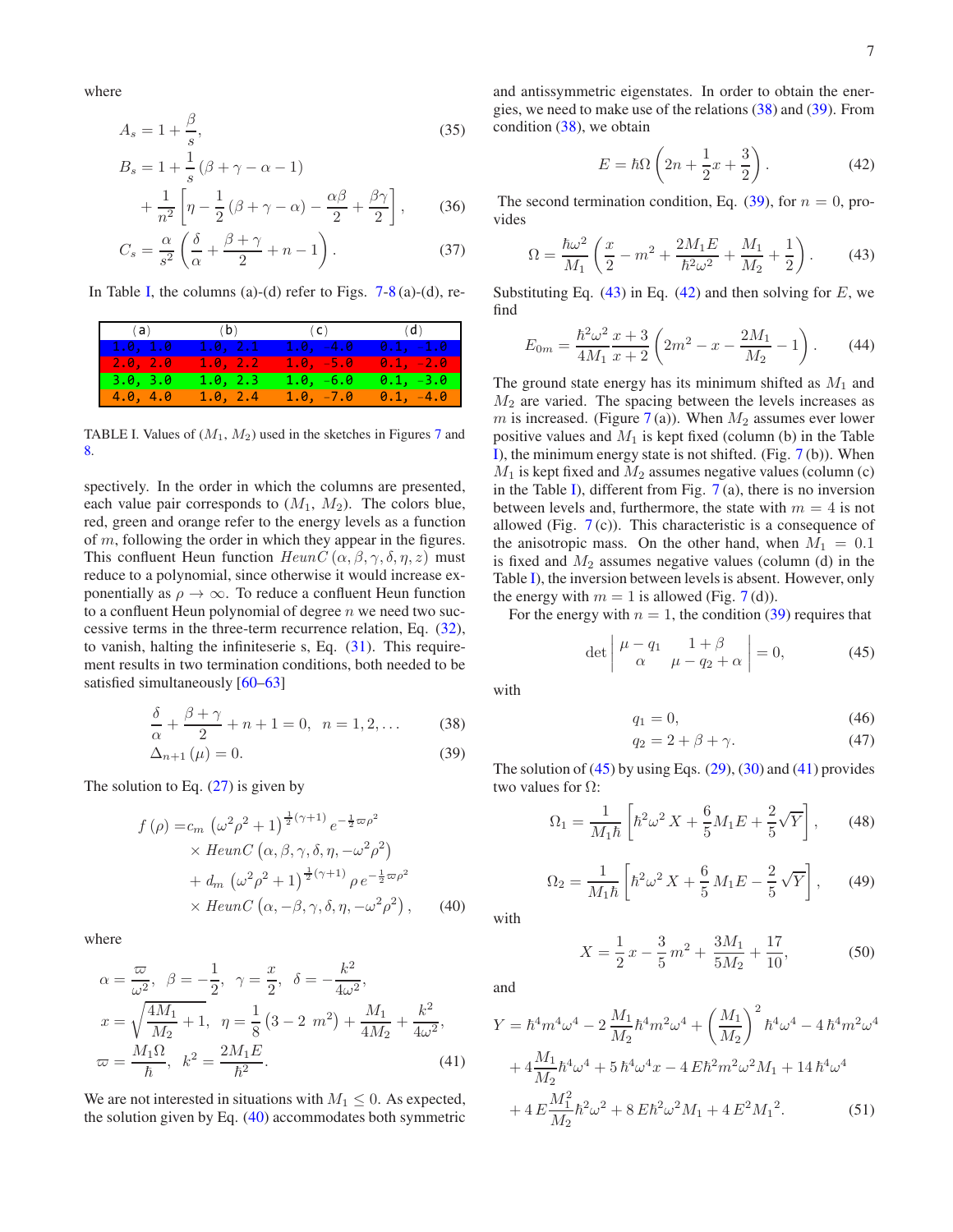

<span id="page-7-0"></span>FIG. 7. (Color online) Sketch of the energy levels  $E_{0m}$  as a function of the quantum number m. We use  $\hbar = 1$ ,  $\omega = 1$  and  $\Omega = 1$ .

However, after we replace [\(48\)](#page-6-8) and [\(49\)](#page-6-9) in [\(42\)](#page-6-5) and solve the resulting equation for  $E$ , we find equal spectra. Thus, we write

<span id="page-7-1"></span>
$$
E_1 = \frac{\hbar^2 \omega^2 (3+x)}{4M_1 (4-x^2)} \left( Q - 2\sqrt{W} \right),
$$
 (52)

<span id="page-7-2"></span>
$$
E_2 = \frac{\hbar^2 \omega^2 (3+x)}{4M_1 (4-x^2)} \left( Q + 2\sqrt{W} \right),\tag{53}
$$

with

$$
Q = 3x^2 - 2m^2x + 2x\frac{M_1}{M_2} + 11x + 4,\tag{54}
$$

$$
W = 4m^{4} - 4m^{2}x^{2} + x^{4} - 8\frac{M_{1}}{M_{2}}m^{2} + 4\frac{M_{1}}{M_{2}}x^{2}
$$

$$
+ 12x^{3} - 16m^{2}x + 4\left(\frac{M_{1}}{M_{2}}\right)^{2} + 16\frac{M_{1}}{M_{2}}x
$$

$$
+ 38x^{2} - 28m^{2} + 28\frac{M_{1}}{M_{2}} + 40x + 17.
$$
 (55)

The energy eigenvalues  $(52)$  and  $(53)$  present some exotic characteristics manifested by both isotropy and anisotropy in the masses. In the isotropic case, all quantum numbers  $m$ 

are allowed (Figure  $8(a)$  $8(a)$ ). The energies [\(52\)](#page-7-1) are responsible for the largest number of negative states while  $(53)$  represents only positive states (Figures  $8(b)-(d)$  $8(b)-(d)$ ). The isotropic mass also reveals that energy states with  $m = 3$  are nearer when compared to others. In the isotropic case, the relation [\(52\)](#page-7-1) holds the largest number of states with negative energy while [\(53\)](#page-7-2) exhibits only positive energy values. This situation is just the opposite of what occurs in the isotropic case. Independent of the values of  $M_1$  and  $M_2$ , the anisotropic mass affects the full energy states, so that some values of  $m$  are not allowed (Figures  $8(b)-(d)$  $8(b)-(d)$ ). This characteristic is typical one of the so-called localized energy states. The appearing of these states is also a consequence of the limitation imposed by the relation  $x = \sqrt{4M_1/M_2 + 1}$  (defined in Eq. [\(41\)](#page-6-7)), which imposes restrictions on the values of  $M_1$  and  $M_2$  to guarantee that  $4M_1/M_2 + 1 \geq 0$ . Besides, we can note that by making some particular choices for the effective masses, we can change how the energy levels are filled. It means, in principle, that these choices could be used to obtain a specific energy profile, filtering the states by their angular momentum m. Thus, the geometry and the anisotropy can produce a combined effect in changing the form of the occupation levels.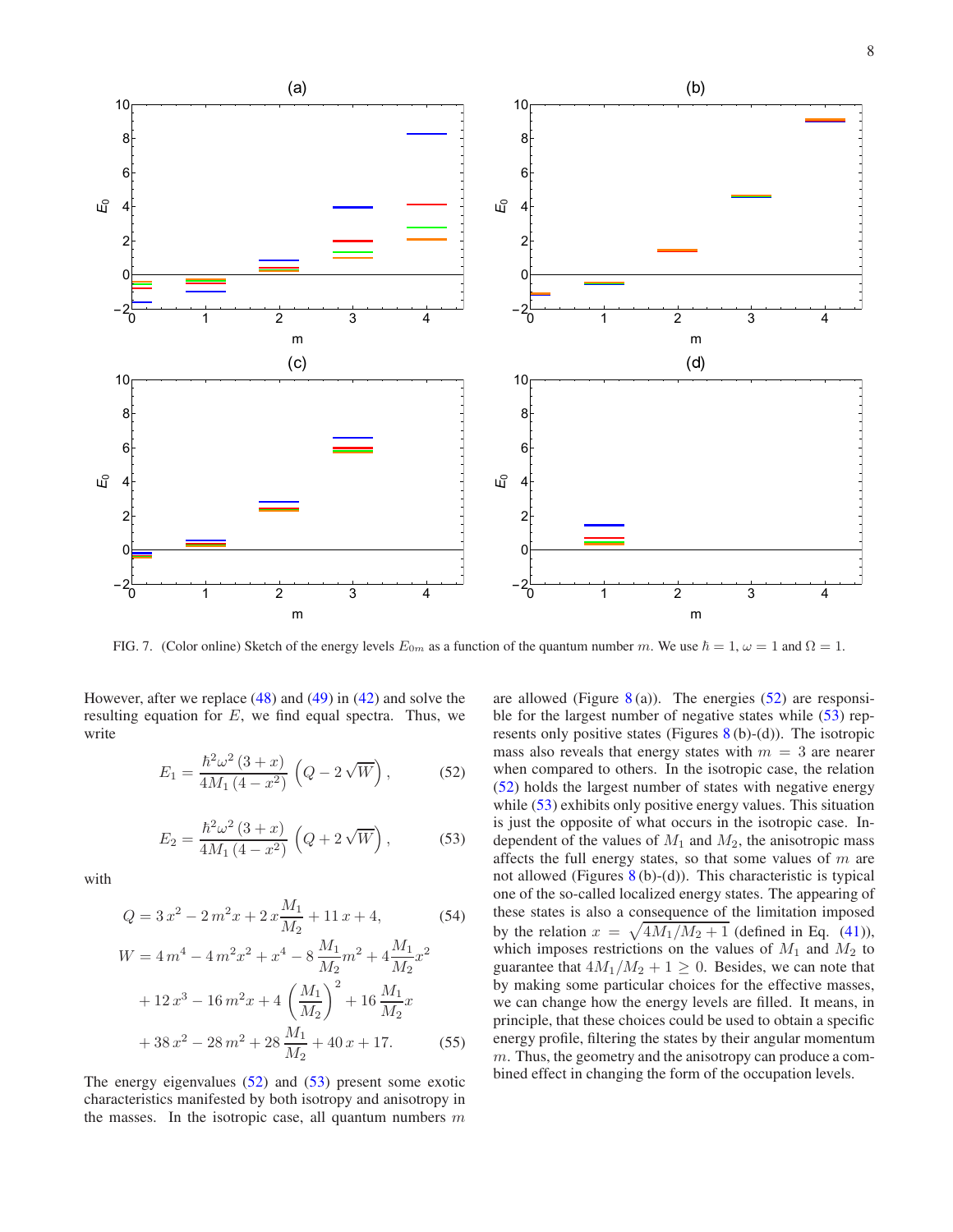

<span id="page-8-0"></span>FIG. 8. (Color online) Sketch of the energies with  $n = 1$  considering some specific values of  $M_1$  and  $M_2$ . In panel (a) we consider  $(M_1, M_2) = \{(1, 1), (2, 2), (3, 3), (4, 4)\}.$  In (b),  $(M_1, M_2) = \{(1, 2.1), (1, 2.2), (1, 2.3), (1, 2.4)\}.$  In (c),  $(M_1, M_2) =$  $\{(1,-4),(1,-5),(1,-6),(1,-7)\}.$  In (d),  $(M_1,M_2) = \{(0.1,-1),(0.1,-2),(0.1,-3),(0.1,-4)\}.$  The solid lines correspond to energies  $E_1$  (Eq. [\(52\)](#page-7-1)) while dotted lines correspond to energies  $E_2$  (Eq. [\(53\)](#page-7-2)). We use  $\hbar = 1$ ,  $\omega = 1$  and  $\Omega = 1$ .

#### IV. CONCLUSIONS

In the present manuscript, we have addressed the motion of a quantum particle on a helicoidal geometry. We have considered the well-established formalism of the geometric potential in the context of anisotropic masses. From the equation for a quantum particle on a helicoid, we have inserted an harmonic oscillator potential into the effective potential through the vector coupling. Then, we calculated the eigenfunctions and energy eigenvalues. These energy eigenvalues are obtained from non-trivial relations since the wavefunction depends on the Confluent Heun Function. In our case, the form of the solution does not allow a negative effective mass  $M_1$ , while  $M_2$ can be either positive or negative. Despite that, it was possible to consider different configurations with respect to the values of the effective masses. In the case in which both masses are positive, configurations with arbitrary values for  $M_1$  and  $M_2$ are possible. However, in the case with  $M_2 < 0$ , it is necessary to be careful: the solution requires  $x \geq 0$ . Thus, in the case of an electronic analog of a hyperbolic material in the presence of an harmonic oscillator potential, the anisotropy tends to be larger than in the case of a positive mass  $M_2$ . The system can exhibit several different behaviors, depending on the adjustment between the values of the masses. For instance, we have noted that the effective potential can be totally modified by making particular choices for effective masses. In addition, states with different values of angular momentum  $m$ can be affected differently when subjected to the same type of effective potential. The characteristics observed in the sketch of the effective potential as well as in the energy spectrum allow us to apply this model to others systems in the domain of nanoscale physics, as for example, rings and quantum dots.

## ACKNOWLEDGMENTS

This work was partially supported by the Brazilian agencies CAPES, CNPq and FAPEMA. EOS acknowledges CNPq Grants 427214/2016-5 and 303774/2016-9, and FAPEMA Grants 01852/14 and 01202/16. MMC acknowledges Coordenação de Aperfeiçoamento de Pessoal de Nível Superior - (CAPES) - Brasil - Grant 88887.358036/2019-00.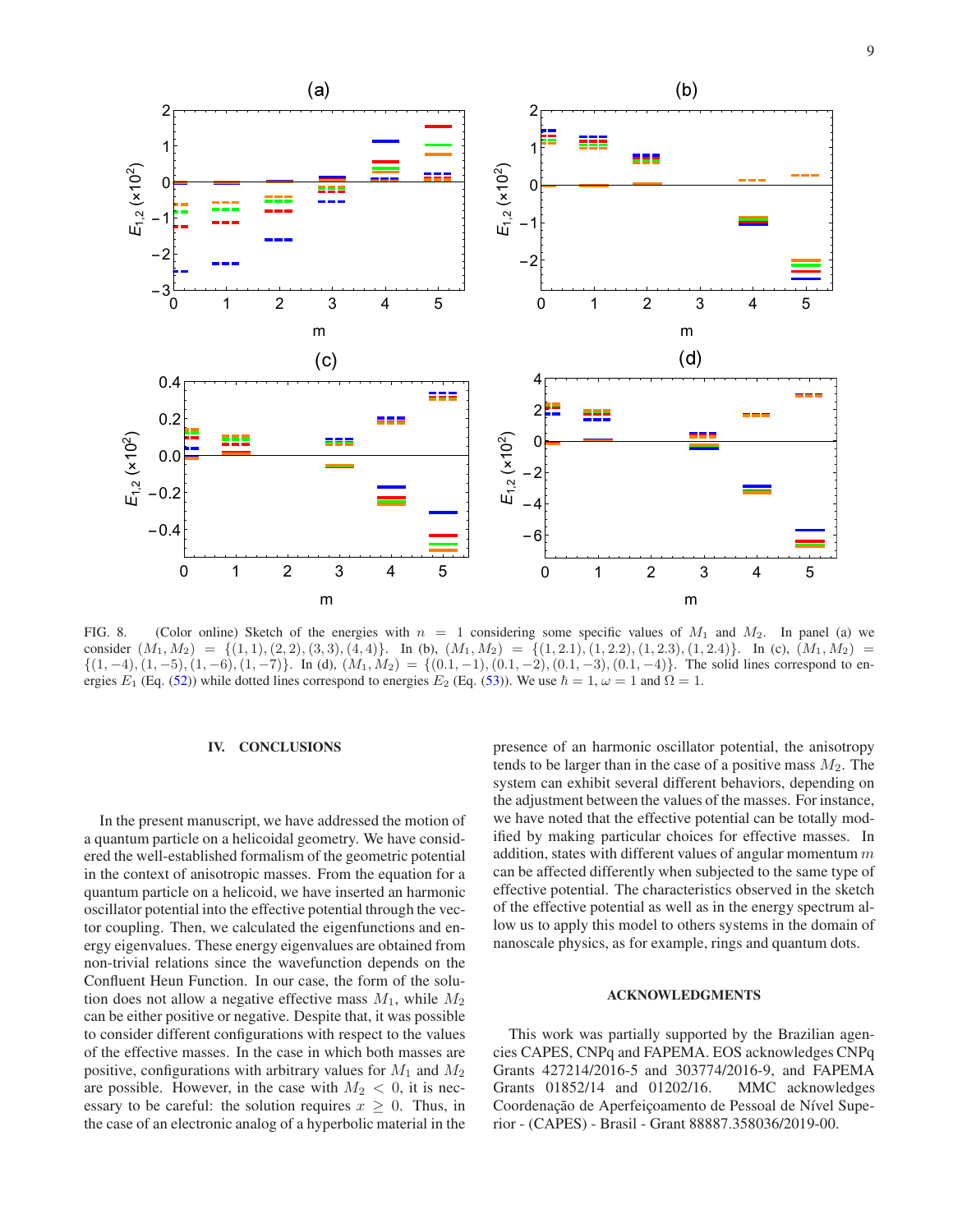- <span id="page-9-0"></span>[1] Gage Hills, Christian Lau, Andrew Wright, Samuel Fuller, Mindy D. Bishop, Tathagata Srimani, Pritpal Kanhaiya, Rebecca Ho, Aya Amer, Yosi Stein, *et al.*, Nature 572, 595 (2019).
- [2] Zhuang Liu, Scott Tabakman, Kevin Welsher, and Hongjie Dai, Nano research 2, 85 (2009).
- [3] Kshitij Chaudhary, Int. J. Sci. and Res. (IJSR) 4, 741 (2013).
- [4] Joel E. Moore, Nature **464**, 194 (2010).
- <span id="page-9-1"></span>[5] Swatantra Kushwaha Kumar Singh, Saurav Ghoshal, Awani Kumar Rai, and Satyawan Singh, Brazilian Journal of Pharmaceutical Sciences 49, 629 (2013).
- <span id="page-9-2"></span>[6] Xiao-Liang Qi and Shou-Cheng Zhang, Rev. Mod. Phys. 83, 1057 (2011).
- <span id="page-9-3"></span>[7] Edward A. Laird, Ferdinand Kuemmeth, Gary A. Steele, Kasper Grove-Rasmussen, Jesper Nygård, Karsten Flensberg, and Leo P. Kouwenhoven, Reviews of Modern Physics 87, 703  $(2015)$ .
- [8] Austin Cheng, Takashi Taniguchi, Kenji Watanabe, Philip Kim, and Jean-Damien Pillet, arXiv preprint arXiv:1910.13307 (2019).
- [9] Z. Z. Zhang, Kai Chang, and F. M. Peeters, Physical review B 77, 235411 (2008).
- [10] H. Sevinçli, Mehmet Topsakal, E. Durgun, and S. Ciraci, Physical Review B 77, 195434 (2008).
- <span id="page-9-4"></span>[11] Charles Kane, Leon Balents, and M. P. A. Fisher, *Phys. Rev.* Lett. 79, 5086 (1997).
- <span id="page-9-5"></span>[12] Jie Yang, PingAn Hu, and Gui Yu, APL Materials 7, 020901 (2019).
- <span id="page-9-6"></span>[13] M. Reza Rezapour, Chang Woo Myung, Jeonghun Yun, Amirreza Ghassami, Nannan Li, Seong Uk Yu, Amir Hajibabaei, Youngsin Park, and Kwang S. Kim, ACS applied materials & interfaces 9, 24393 (2017).
- <span id="page-9-7"></span>[14] Xitong Liu, Mengshu Wang, Shujuan Zhang, and Bingcai Pan, Journal of Environmental Sciences 25, 1263 (2013).
- <span id="page-9-8"></span>[15] Minko Balkanski and Ivan Yanchev, *Fabrication, properties and applications of low-dimensional semiconductors*, Vol. 3 (Springer Science & Business Media, 2012).
- <span id="page-9-9"></span>[16] Thomas Olsen, Erik Andersen, Takuya Okugawa, Daniele Torelli, Thorsten Deilmann, and Kristian S. Thygesen, arXiv preprint arXiv:1812.06666 (2018).
- [17] Andrea C. Ferrari, Francesco Bonaccorso, Vladimir Fal'Ko, Konstantin S. Novoselov, Stephan Roche, Peter Bøggild, Stefano Borini, Frank H. L. Koppens, Vincenzo Palermo, Nicola Pugno, *et al.*, Nanoscale 7, 4598 (2015).
- [18] Liangzhi Kou, Yandong Ma, Ziqi Sun, Thomas Heine, and Changfeng Chen, The journal of physical chemistry letters 8, 1905 (2017).
- <span id="page-9-10"></span>[19] F. H. L. Koppens, T. Mueller, Ph Avouris, A. C. Ferrari, M. S. Vitiello, and M. Polini, Nature nanotechnology 9, 780 (2014).
- <span id="page-9-11"></span>[20] J. C. D'Olivo and M. Torres, Journal of Physics A: Mathematical and General 21, 3355 (1988).
- <span id="page-9-12"></span>[21] Ray D'Inverno, *Introducing Einstein's Relativity* (Clarendon Press, 1992).
- <span id="page-9-13"></span>[22] R. Dandoloff, A. Saxena, and B. Jensen, *Phys. Rev. A* 81, 014102 (2010).
- [23] Rossen Dandoloff, Physics Letters A 373, 2667 (2009).
- <span id="page-9-14"></span>[24] Victor Atanasov and Rossen Dandoloff, Physics Letters A 372, 6141 (2008).
- <span id="page-9-15"></span>[25] M. O. Katanaev and I. V. Volovich, Annals of Physics 216, 1 (1992).
- <span id="page-9-16"></span>[26] Fernando Moraes, [Brazilian Journal of Physics](http://www.scielo.br/scielo.php?script=sci_arttext&pid=S0103-97332000000200011&nrm=iso) 30, 304 (2000).
- <span id="page-9-17"></span>[27] H. Jensen and H. Koppe, [Annals of Physics](https://doi.org/https://doi.org/10.1016/0003-4916(71)90031-5) **63**, 586 (1971).
- <span id="page-9-18"></span>[28] R. C. T. da Costa, *Phys. Rev. A* **23**[, 1982 \(1981\).](https://doi.org/10.1103/PhysRevA.23.1982)
- <span id="page-9-19"></span>[29] R. C. T. da Costa, Phys. Rev. A 25[, 2893 \(1982\).](https://doi.org/10.1103/PhysRevA.25.2893)
- <span id="page-9-20"></span>[30] Giulio Ferrari and Giampaolo Cuoghi, Phys. Rev. Lett. 100, 230403 (2008).
- <span id="page-9-21"></span>[31] A. Szameit, F. Dreisow, M. Heinrich, R. Keil, S. Nolte, A. Tünnermann, and S. Longhi, *Phys. Rev. Lett.* **104**, 150403 (2010)[.](https://doi.org/10.1103/PhysRevLett.104.150403)
- <span id="page-9-22"></span>[32] B. S. DeWitt, [Rev. Mod. Phys.](https://doi.org/10.1103/RevModPhys.29.377) **29**, 377 (1957).
- <span id="page-9-23"></span>[33] Jurgen Audretsch and V. de Sabbata, *Quantum mechanics in curved space-time*, Vol. 230 (Springer Science & Business Media, 2012).
- <span id="page-9-24"></span>[34] Geusa de A. Marques and Valdir B. Bezerra, *Phys. Rev. D* 66, 105011 (2002).
- <span id="page-9-25"></span>[35] D. E. Bruschi, T. C. Ralph, I. Fuentes, T. Jennewein, and M. Razavi, Phys. Rev. D 90[, 045041 \(2014\).](https://doi.org/10.1103/PhysRevD.90.045041)
- <span id="page-9-26"></span>[36] M. G. Burt, Journal of Physics: Condensed Matter 4, 6651 (1992).
- <span id="page-9-27"></span>[37] G. De Matteis, L. Martina, C. Naya, and V. Turco, *Phys. Rev. E* 100, 052703 (2019).
- <span id="page-9-28"></span>[38] Ludmila V. Yakushevich, *Nonlinear Physics of DNA* (John Wiley & Sons, 2006) Chap. 1, pp. 1–17.
- <span id="page-9-29"></span>[39] Maria Barbi, Simona Cocco, and Michel Peyrard, Physics Letters A 253, 358 (1999).
- <span id="page-9-30"></span>[40] Brian Ribbans, Yujie Li, and Ting Tan, Journal of the mechanical behavior of biomedical materials 56, 57 (2016).
- <span id="page-9-31"></span>[41] Jay Armas and Matthias Blau, Journal of High Energy Physics 2015, 48 (2015).
- <span id="page-9-32"></span>[42] Frank Wassmann and Adrian Ankiewicz, Appl. Opt. 37, 3902 (1998).
- <span id="page-9-33"></span>[43] Masataka Watanabe, Hisato Komatsu, Naoto Tsuji, and Hideo Aoki, Phys. Rev. B 92[, 205425 \(2015\).](https://doi.org/10.1103/PhysRevB.92.205425)
- <span id="page-9-34"></span>[44] Haifei Zhan, Yingyan Zhang, Chunhui Yang, Gang Zhang, and Yuantong Gu, Carbon 120, 258 (2017).
- <span id="page-9-35"></span>[45] Victor Atanasov, Rossen Dandoloff, and Avadh Saxena, Physical Review B 79, 033404 (2009).
- <span id="page-9-36"></span>[46] Pedro H. Souza, Edilberto O. Silva, Moises Rojas, and Cleverson Filgueiras, Annalen der Physik 530, 1800112 (2018).
- <span id="page-9-37"></span>[47] M. Sebawe Abdalla and Hichem Eleuch, AIP Advances 6, 055011 (2016).
- <span id="page-9-38"></span>[48] R. Yukawa, K. Ozawa, S. Yamamoto, R. -Y. Liu, and I. Matsuda, [Surface Science](https://doi.org/https://doi.org/10.1016/j.susc.2015.07.007) 641, 224 (2015).
- <span id="page-9-39"></span>[49] R. C. T. da Costa, *Phys. Rev. A* **23**[, 1982 \(1981\).](https://doi.org/10.1103/PhysRevA.23.1982)
- <span id="page-9-40"></span>[50] J. Holland and A. N. University, *Weingarten Curvature Equations* (Australian National University, 2013).
- <span id="page-9-41"></span>[51] J. A. Vinasco, A. Radu, E. Kasapoglu, R. L. Restrepo, A. L. Morales, E. Feddi, M. E. Mora-Ramos, and C. A. Duque, Scientific Reports 8, 13299 (2018).
- <span id="page-9-42"></span>[52] Robert F. Pierret and Gerold W. Neudeck, *Advanced semiconductor fundamentals*, Vol. 6 (Addison-Wesley Reading, MA, 1987).
- <span id="page-9-43"></span>[53] A. Gray, *Modern Differential Geometry of Curves and Surfaces* (Boca Raton: CRC Press, 1993).
- <span id="page-9-44"></span>[54] V. Atanasov, R. Dandoloff, and A. Saxena, Phys. Rev. B 79, 033404 (2009).
- <span id="page-9-45"></span>[55] D. R. Smith, J. B. Pendry, and M. C. K. Wiltshire, Science 305, 788 (2004).
- <span id="page-9-46"></span>[56] Ruopeng Liu, Chunlin Ji, Zhiya Zhao, and Tian Zhou, Engineering 1, 179 (2015).
- <span id="page-9-47"></span>[57] David Figueiredo, Fernando Moraes, Sébastien Fumeron, and Bertrand Berche, Phys. Rev. D 96[, 105012 \(2017\).](https://doi.org/10.1103/PhysRevD.96.105012)